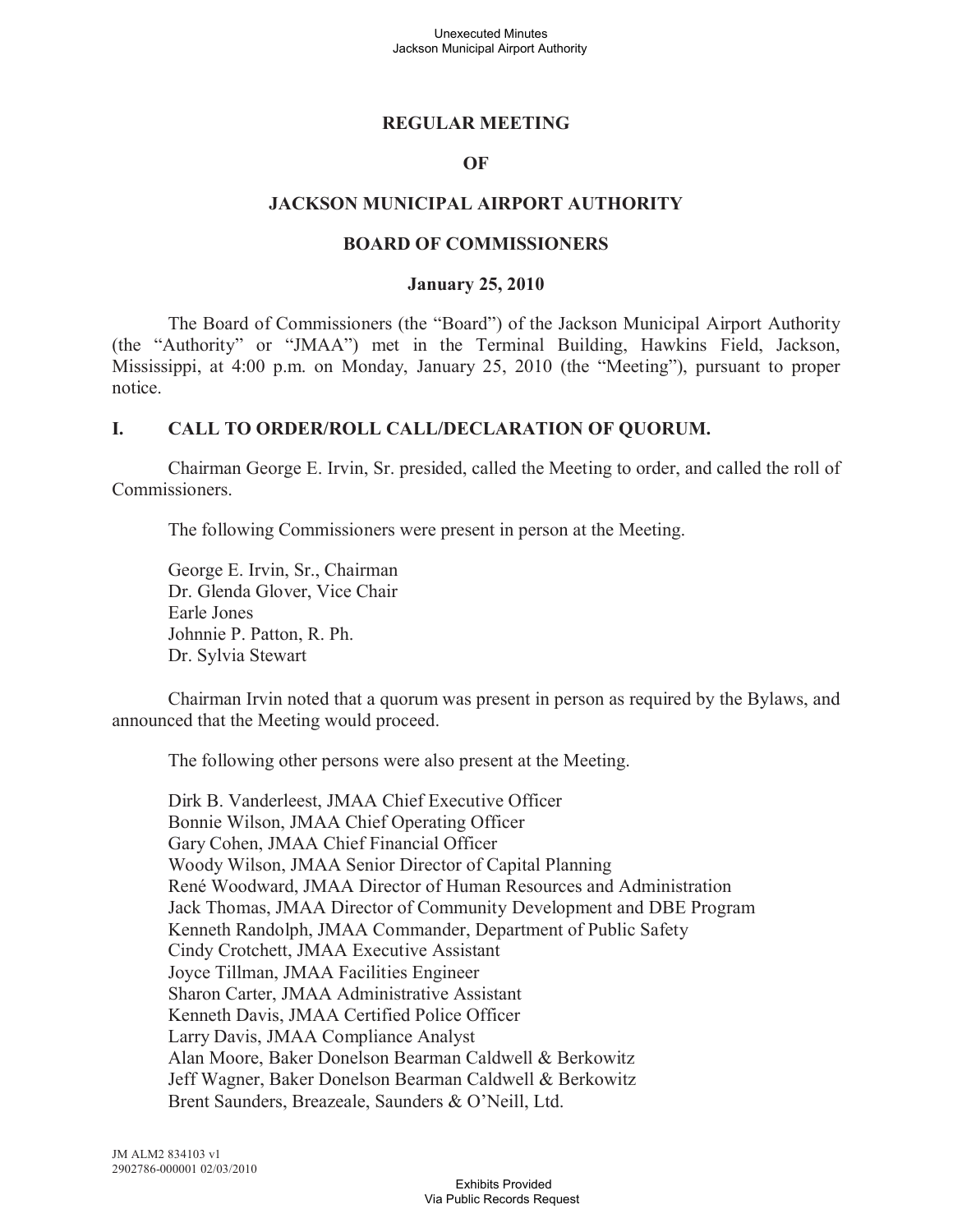Pat Baldwin, Breazeale, Saunders & O'Neill, Ltd. Chuck Lott, Neel-Schaffer, Inc. Betty Mallett

# **II. APPROVAL AND EXECUTION OF MINUTES.**

## **A. Special Meeting of the Board, December 18, 2009.**

## **B. Regular Work Session of the Board, January 21, 2010.**

After discussion, upon motion duly made by Commissioner Patton, seconded by Commissioner Stewart, and unanimously approved by the affirmative votes of all Commissioners present, the above minutes were approved as presented and directed to be filed in the appropriate minute book and records of the Authority.

## **III. PUBLIC COMMENTS.**

None.

## **IV. REPORTS.**

## **A. Chief Executive Officer.**

- 1. Airport Project Manager Summary, Period Ending December 31, 2009.
- 2. Airport Activity Statistics Report, Period Ending December 31, 2009.

Mr. Vanderleest directed the Board's attention to the Airport Project Manager Summary and the Airport Activity Statistics Report as found in the packet distributed to the Board prior to the Meeting (the "Packet"), and discussed these reports with the Board. A copy of the Packet is attached as an exhibit to the minutes of the Meeting.

- 3. Employee Recognitions.
	- a. Employee of the Year, 2009: Linda Harrington, Police Sergeant, Department of Public Safety.

Mr. Vanderleest said that Linda Harrington, Employee of the Year for 2009, was unable to attend the Meeting, so she will be honored at a subsequent meeting of the Board.

b. Employee of the Month, January 2010: Kenneth Davis, Certified Police Officer, Department of Public Safety.

Mr. Vanderleest recognized and commended Mr. Davis for being named Employee of the Month for January 2010.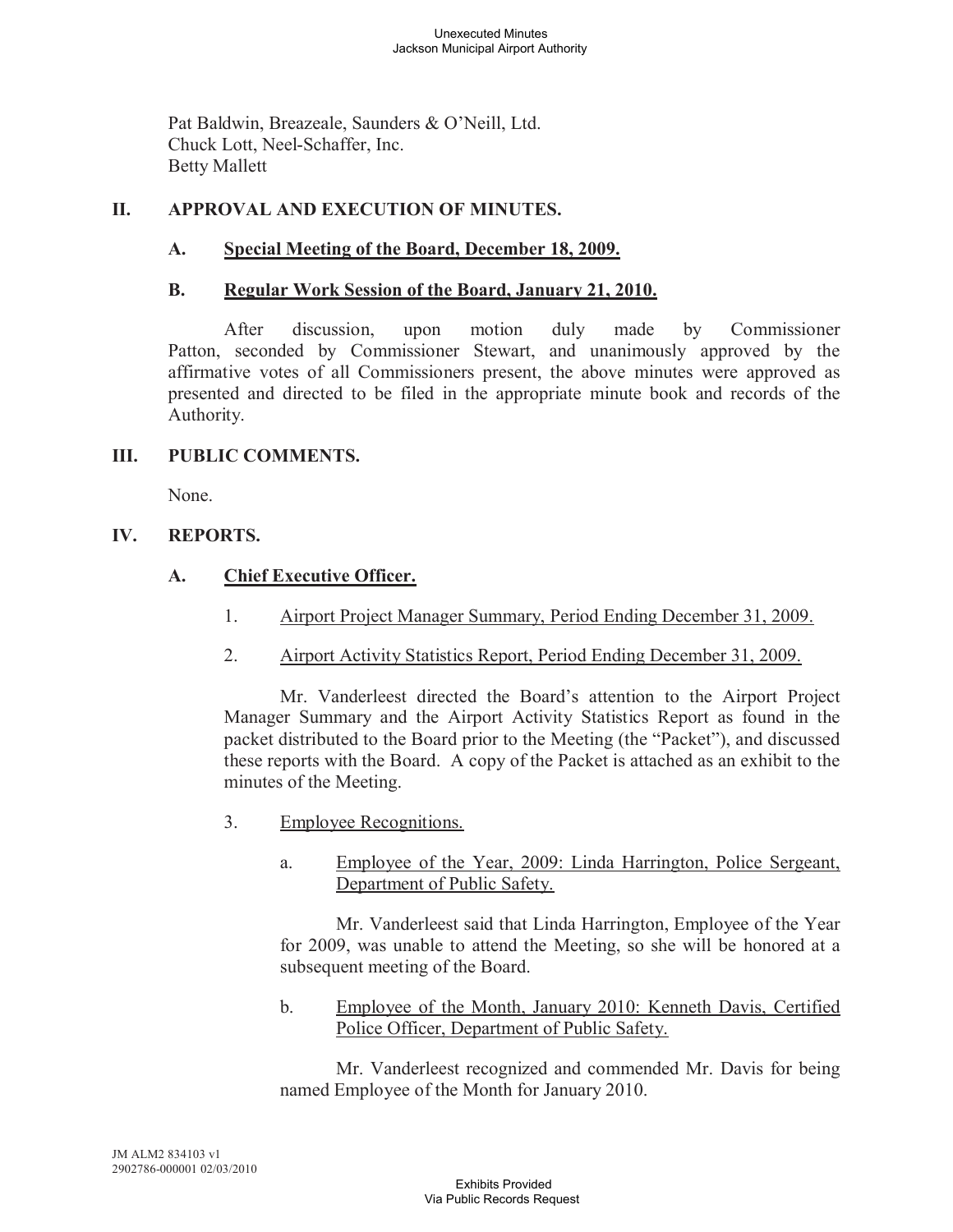- 4. Professional Development Recognitions.
	- a. Sharon Carter, Administrative Assistant, Department of Human Resources & Administration.
		- (1) Certificate of Completion, Level One ATSI, Sponsored by AAAE Airport Training & Safety Institute.

Mr. Vanderleest recognized and commended Ms. Carter for completion of Level One ATSI from AAAE Airport Training & Safety Institute.

- b. Woodrow Wilson, Jr., Senior Director, Department of Capital Programming.
	- (1) Certificate of Completion, Level Two ATSI, Sponsored by AAAE Airport Training & Safety Institute.

Mr. Vanderleest recognized and commended Mr. Wilson for completion of Level Two ATSI from AAAE Airport Training & Safety Institute.

## **B. Attorney.**

Mr. Moore said he had no comments at this time.

## **V. ACTION ITEMS.**

## **A. Financial Matters.**

1. Fiscal Year 2009 Audit: Accept.

Mr. Vanderleest said that it was appropriate at this time for the Board to consider accepting the (i) the Audited Financial Statements and Independent Auditors' Reports on Internal Accounting Controls and Compliance dated September 30, 2009; (ii) the Management Letter dated September 30, 2009; and a letter dated January 25, 2010, describing the audit firm's responsibilities and the scope and timing of the audit (collectively, the "FY 2009 Audit"). Mr. Vanderleest reminded the Board that the FY 2009 Audit had been presented to the Board by Breazeale, Saunders & O'Neil, Ltd., the Authority's certified public accounting firm, at the Regular Monthly Work Session of the Board on January 21, 2010 (the "Work Session"). Mr. Vanderleest directed that copies of the FY 2009 Audit documents be attached as exhibits to the minutes of the Meeting. Mr. Vanderleest said that Brent Saunders and Pat Baldwin of Breazeale, Saunders & O'Neil, Ltd. were present at the Meeting to answer any questions the Board might have at this time.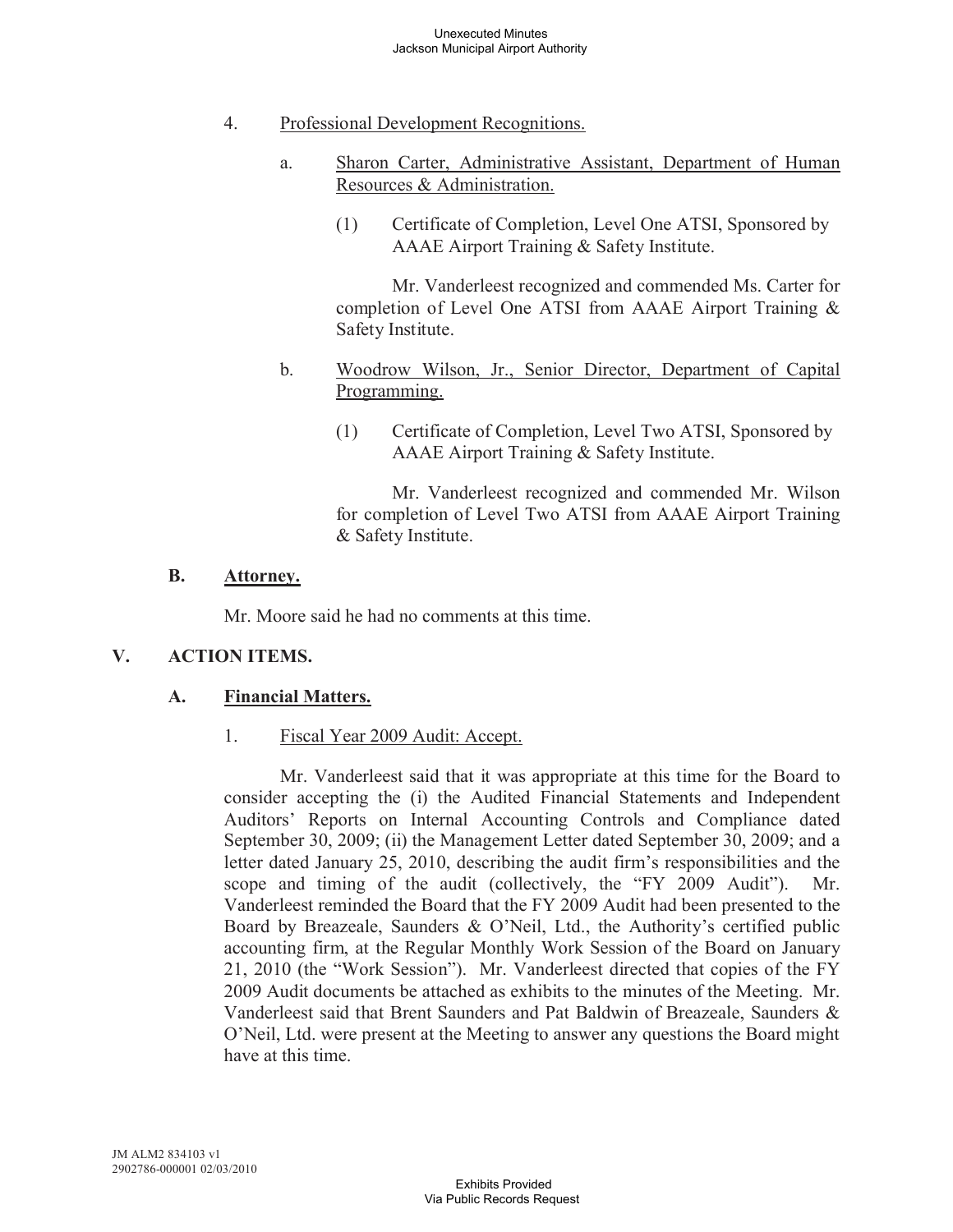In response to a question from Chairman Irvin, Mr. Saunders confirmed that there had been no changes in the FY 2009 Audit since their presentation to the Board at the Work Session.

There being no further questions or comments from the Board, upon motion duly made by Commissioner Glover, seconded by Commissioner Stewart and unanimously approved by the affirmative votes of all Commissioners present, the Board adopted the following resolution.

## **RESOLUTION ACCEPTING FISCAL YEAR 2009 AUDIT**

**WHEREAS**, Breazeale, Saunders & O'Neil, Ltd. (the "Auditors") have presented and discussed with the Board of Commissioners (the "Board") of the Jackson Municipal Airport Authority the (i) the Audited Financial Statements and Independent Auditors' Reports on Internal Accounting Controls and Compliance dated September 30, 2009; (ii) the Management Letter dated September 30, 2009; and (iii) a letter dated January 25, 2010, describing the Auditors's responsibilities and the scope and timing of the audit (collectively, the "FY 2009 Audit"); and

**WHEREAS**, the Board has reviewed and considered the FY 2009 Audit;

**NOW, THEREFORE, BE IT RESOLVED**, the Board hereby approves and accepts the FY 2009 Audit.

- 2. Financial Reports for December 2009.
	- a. Balance Sheet: Accept.
	- b. Income Statement: Accept.
	- c. Claims Docket for December 2009: Approve.

Mr. Vanderleest directed the Board's attention to the Financial Reports for December 2009 and the Claims Docket for December 2009, which were included in the Packet.

After discussion, upon motion duly made by Commissioner Stewart, seconded by Commissioner Jones, and unanimously approved by the affirmative votes of all Commissioners present, the Board adopted the following resolution.

## **RESOLUTION ACCEPTING FINANCIAL REPORTS FOR DECEMBER 2009 AND APPROVING AND AUTHORIZING PAYMENT OF CLAIMS DOCKET FOR DECEMBER 2009**

**WHEREAS**, the Board of Commissioners (the "Board") of the Jackson Municipal Airport Authority (the "Authority") has reviewed and considered (i) certain financial statements for the Authority for the month and period ending December 31, 2009 (the "Financial Reports"), and (ii) the Claims Docket of the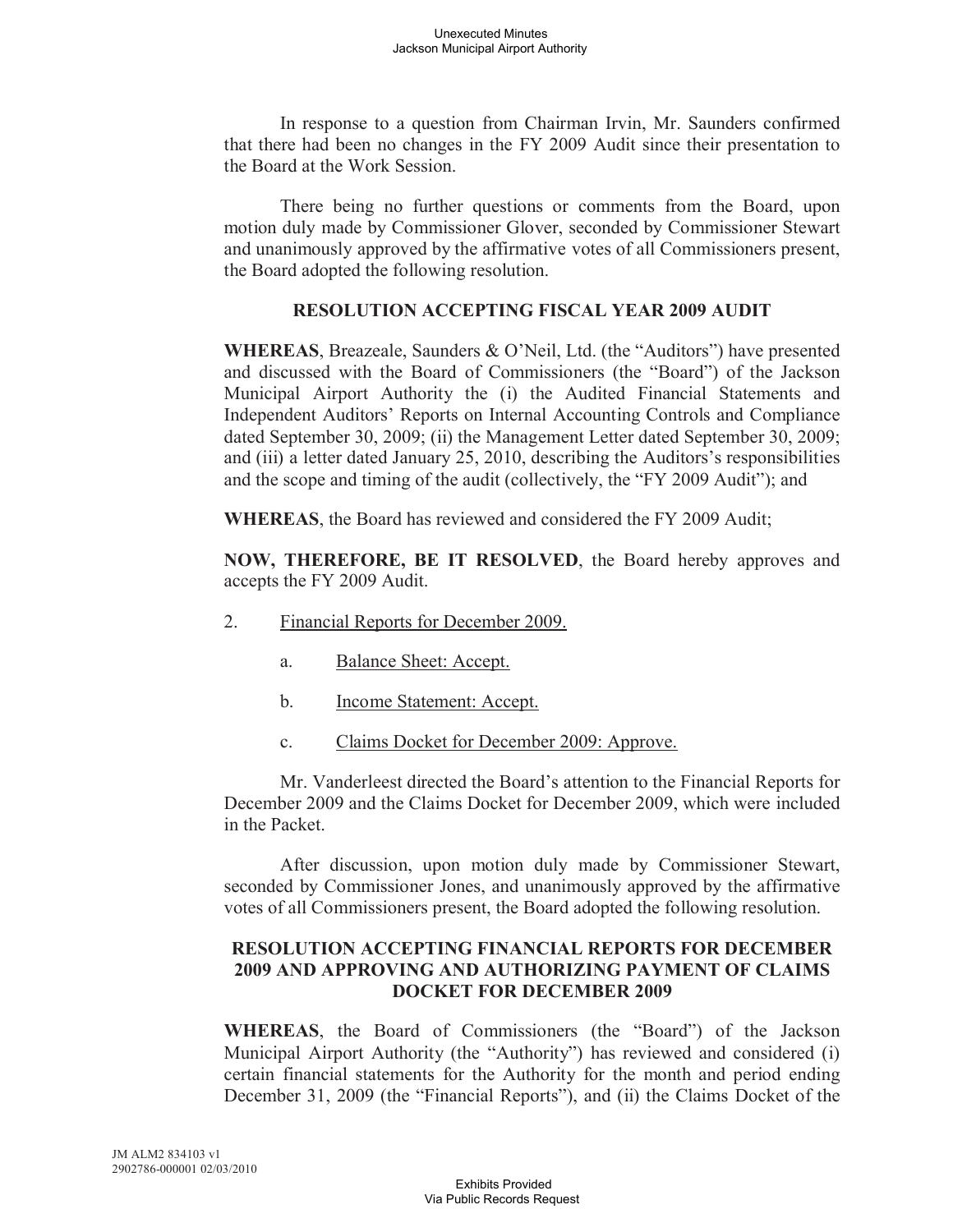Authority for the month of December 2009 (the "Claims"), both the Financial Reports and the Claims being (i) included in the packet distributed to the Board prior to the January 25, 2010, Regular Monthly Meeting of the Board, and (ii) incorporated herein by reference;

**NOW, THEREFORE, BE IT RESOLVED**, the Board hereby (i) accepts the Financial Reports and (ii) approves and authorizes payment of the Claims in the total amount of \$780,017.74.

## **B. Service Agreements.**

- 1. JMAA Contract No. 349, Customer Service Quality Program, JEIA: Authorize Agreement.
- 2. JMAA Contract No. 334, Government Representation Retainer Agreement, JEIA: Authorize Renewal.
- 3. JMAA Contract No. 378, Compliance Audit, The Hertz Company, JEIA: Accept Report and Recommendation.
- 4. Compliance Audit, Avis Rent A Car System, JEIA: Authorize Agreement.
- 5. JMAA Project No. 031-06, Disparity Study: Authorize Negotiation of Contract; Authorize Negotiation and Execution of Agreement for Scope and Fee Review.
- 6. Television Services for JEIA Terminal, JEIA: Authorize Agreement.

Mr. Vanderleest directed the Board's attention to the memoranda in the Packet which described these matters, and discussed these matters with the Board.

After discussion, upon motion duly made by Commissioner Stewart, seconded by Commissioner Glover, and unanimously approved by the affirmative votes of all Commissioners present, the Board adopted the following resolution.

## **RESOLUTION APPROVING AND AUTHORIZING CERTAIN ACTIONS WITH RESPECT TO CERTAIN SERVICE AGREEMENTS**

**WHEREAS**, the staff of the Jackson Municipal Airport Authority (the "Authority") has recommended that the Board of Commissioners of the Authority (the "Board") approve and authorize certain actions with respect to certain service agreements identified below, all as more particularly described in certain memoranda (i) included in the packet distributed to the Board prior to the January 25, 2010, Regular Monthly Meeting of the Board, and (ii) incorporated herein by reference (separately, each a "Memorandum;" collectively, the "Memoranda"); and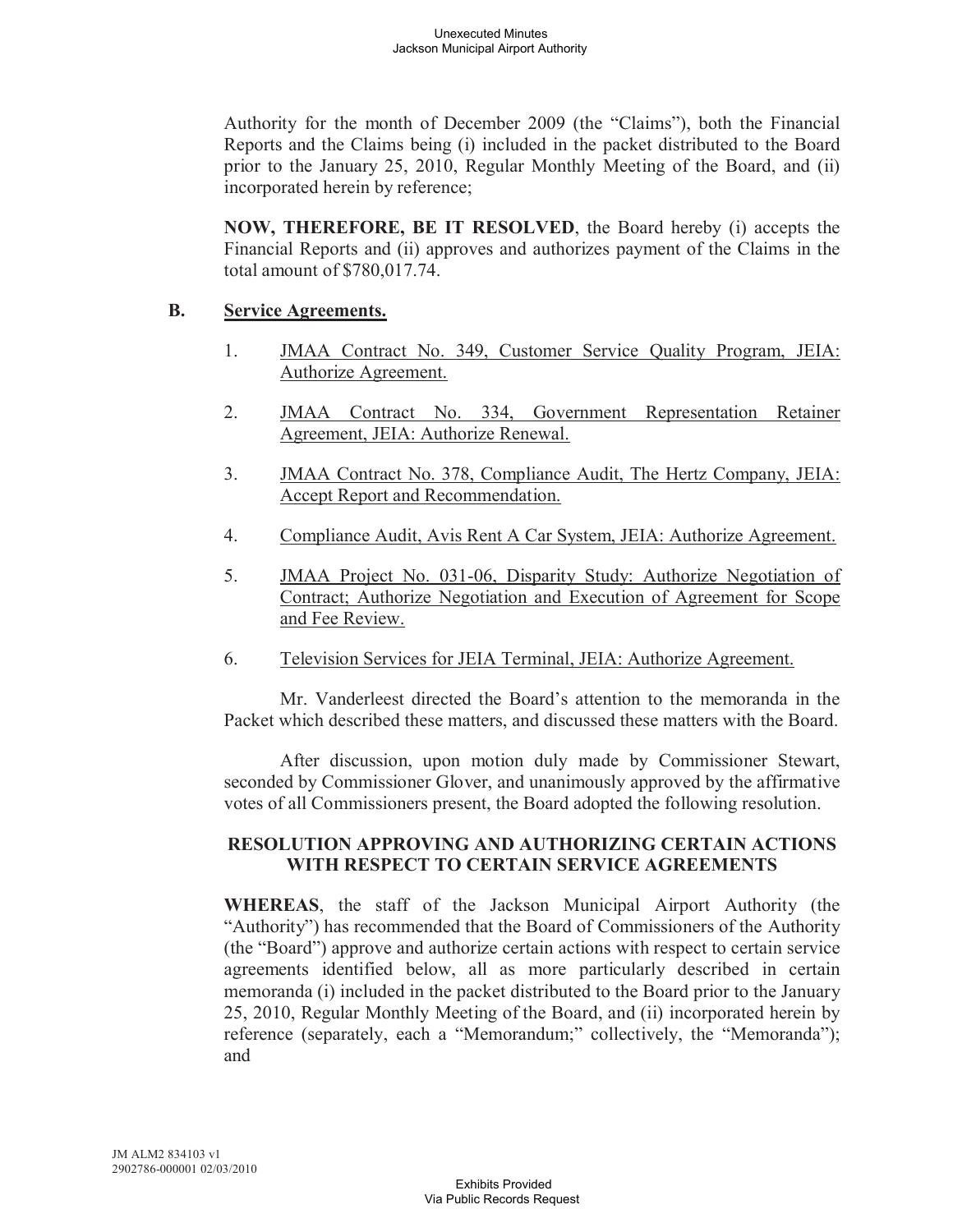**WHEREAS**, the Board has reviewed the Memoranda and considered the recommendations therein by the staff of the Authority;

**NOW, THEREFORE, BE IT RESOLVED**, the Board hereby determines that it would be in the best interests of and in furtherance of the duties and responsibilities of the Authority to, and the Board hereby does, take the following action:

- 1. The Board approves and authorizes renewal of the agreement between the Authority and Airports Council International ("ACI") for participation in a certain Airport Service Quality Survey program (the "ACI Renewal Agreement"), said ACI Renewal Agreement to be in such form and to contain such terms and conditions consistent with the Memorandum dated January 4, 2010, which describes this matter, as may be deemed appropriate by the Chief Executive Officer of the Authority, as evidenced by his execution thereof.
- 2. The Board approves and authorizes negotiation and execution of a retainer agreement (the "W&S Agreement") with Winston & Strawn, LLP ("W&S") to employ W&S to provide certain professional services relating to federal legislative representation, said W&S Agreement to be in such form and to contain such terms and conditions consistent with the Memorandum dated January 4, 2010, which describes this matter, as may be deemed appropriate by the Chief Executive Officer of the Authority, as evidenced by his execution thereof.
- 3. The Board (i) acknowledges receipt of and accepts the report from Lefoldt & Co., P.A., Certified Public Accountants ("Lefoldt"), regarding the contract review audit of The Hertz Corporation ("Hertz") under Hertz's Non-Exclusive Concession Agreement for On-Airport Automobile Rental Concessions and (ii) authorizes and directs the staff of the Authority to take such steps as may be necessary and appropriate to accomplish the recommendations made by Lefoldt in said audit report, including recovery of additional concession fees from Hertz for FY2007 and FY2008, all as set forth in the Memorandum dated January 8, 2010, which describes this matter.
- 4. The Board approves and authorizes negotiation and execution of an agreement with Willie B. Sims, Jr., CPA, PLLC ("Sims") for certain professional accounting services in connection with a contract review audit of Avis Rent A Car System, Inc. ("Avis") under its Non-Exclusive Concession Agreement for On-Airport Automobile Rental Concessions with the Authority (the "Sims Agreement"), said Sims Agreement to be in such form and to contain such terms and conditions consistent with the Memorandum dated January 8, 2010, which describes this matter, as may be deemed appropriate by the Chief Executive Officer of the Authority, as evidenced by his execution thereof.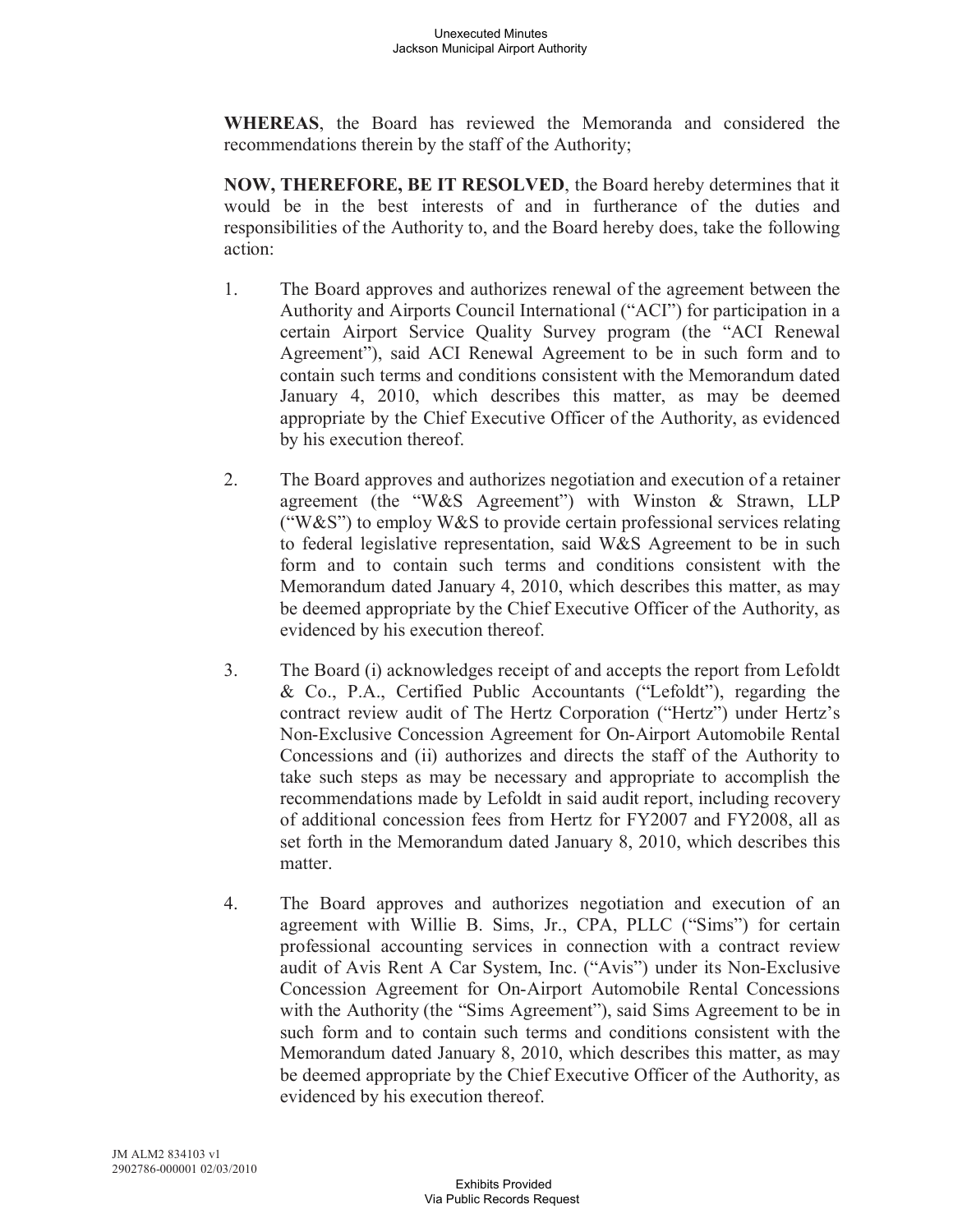#### Unexecuted Minutes Jackson Municipal Airport Authority

- 5. The Board approves and authorizes (i) negotiation and execution of an agreement with NERA Economic Consulting ("NERA") for the preparation of a disparity study in connection with JMAA's contracting practices and opportunities with respect to Jackson-Evers International Airport and Hawkins Field Airport (the "NERA Agreement"), as more particularly described in that certain Memorandum dated January 11, 2010, which describes this matter, subject to submission of the final form of the NERA Agreement to the Board for review and approval; and (ii) negotiation and execution of an agreement with Exstare Federal Services Group, LLC ("Exstare") to perform a third party review of the scope of services and fee to be included in the NERA Agreement (the "Exstare Agreement"), as more particularly described in said Memorandum, said NERA Agreement and Exstare Agreement to be in such form and to contain such terms and conditions consistent with the Memorandum, as may be deemed appropriate by the Chief Executive Officer of the Authority, as evidenced by his execution thereof.
- 6. The Board approves and authorizes negotiation and execution of (i) an agreement with DirecTV for unlimited outlets of satellite television service for the Authority and tenants in the Main Terminal Building at Jackson-Evers International Airport (the "DirecTV Agreement"), as more particularly described in the Memorandum dated January 16, 2010, which describes this matter; and (ii) an agreement with Commercial Satellite & Internet, DirecTV's authorized commercial distributor, for installation service and necessary equipment in connection with said television service (the "CSI Agreement"), as more particularly described in said Memorandum, both the DirecTV Agreement and the CSI Agreement to be in such form and to contain such terms and conditions consistent with the Memorandum, as may be deemed appropriate by the Chief Executive Officer of the Authority, as evidenced by his execution thereof.

# **C. Construction Projects.**

- 1. JMAA Project No. 003-09, Hawkins Field Signage and Marking Improvements: Authorize Advertisement for Bids.
- 2. JMAA Project No. 004-08, Passenger Boarding Bridges, JEIA: Authorize Advertisement for Bids.
- 3. JMAA Project No. 007-09, Pavement Assessment and Repair, Runway 16L/34R, JEIA: Authorize Advertisement for Bids.
- 4. JMAA Project No. 001-09, Refurbishment of the FAA Building, JEIA: Approve Contract Changes.

Mr. Vanderleest directed the Board's attention to the memoranda in the Packet which described these matters, and discussed these matters with the Board.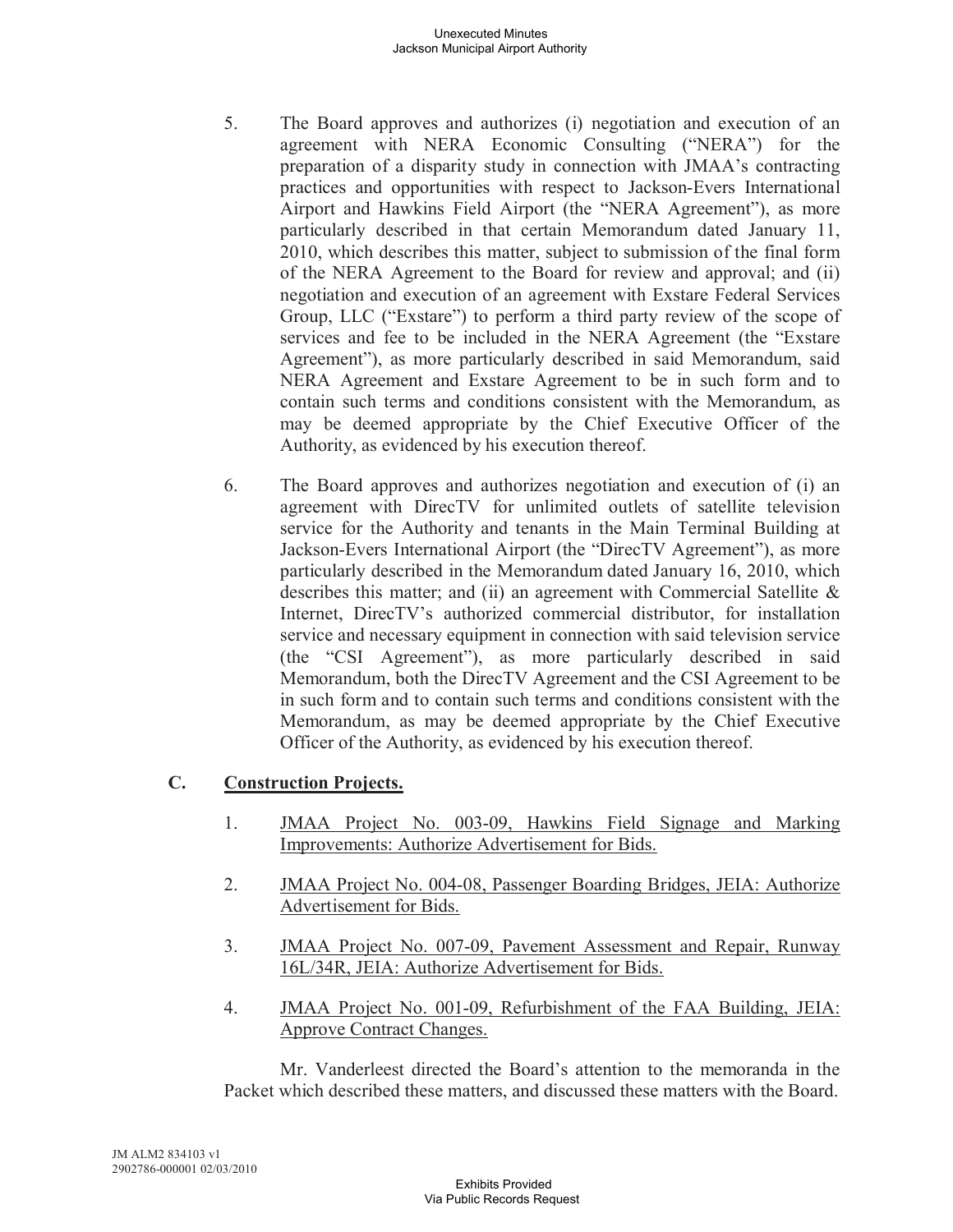#### Unexecuted Minutes Jackson Municipal Airport Authority

After discussion, upon motion duly made by Commissioner Jones, seconded by Commissioner Stewart, and unanimously approved by the affirmative votes of all Commissioners present, the Board adopted the following resolution.

## **RESOLUTION APPROVING AND AUTHORIZING CERTAIN ACTIONS WITH RESPECT TO CERTAIN CONSTRUCTION PROJECTS**

**WHEREAS**, the staff of the Jackson Municipal Airport Authority (the "Authority") has recommended that the Board of Commissioners of the Authority (the "Board") approve and authorize certain actions with respect to certain construction projects identified below, all as more particularly described in certain memoranda (i) included in the packet distributed to the Board prior to the January 25, 2010, Regular Monthly Meeting of the Board, and (ii) incorporated herein by reference (separately, each a "Memorandum;" collectively, the "Memoranda"); and

**WHEREAS**, the Board has reviewed the Memoranda and considered the recommendations therein by the staff of the Authority;

**NOW, THEREFORE, BE IT RESOLVED**, the Board hereby determines that it would be in the best interests of and in furtherance of the duties and responsibilities of the Authority to, and the Board hereby does, take the following action:

- 1. The Board approves and authorizes publication of an advertisement for bids for the fabrication, installation and repair of signage, markings and the airfield rotating beacon and its supporting tower at Hawkins Field Airport (JMAA Project No. 003-09), as more particularly described in the Memorandum dated January 12, 2010, relating to this matter.
- 2. The Board approves and authorizes publication of an advertisement for bids for the procurement and installation of six (6) passenger boarding bridges, supporting infrastructure improvements, and peripheral support equipment at Jackson-Evers International Airport ("JEIA") (JMAA Project No. 004-08), as more particularly described in the Memorandum dated January 12, 2010, relating to this matter.
- 3. The Board approves and authorizes publication of an advertisement for bids for the demolition and reconstruction of the surface of Runway 16L/34R at JEIA, construction of a groundwater drainage system, and repairs to the in-pavement lighting for said runway (JMAA Project No. 007-09), as more particularly described in the Memorandum dated January 12, 2010, relating to this matter.
- 4. The Board (i) approves and authorizes execution and accomplishment of Change Order No. 1 to Contract No. 001-09-375 with Lyon Construction Co., Inc. in connection with Project No. 001-09, Refurbishment of the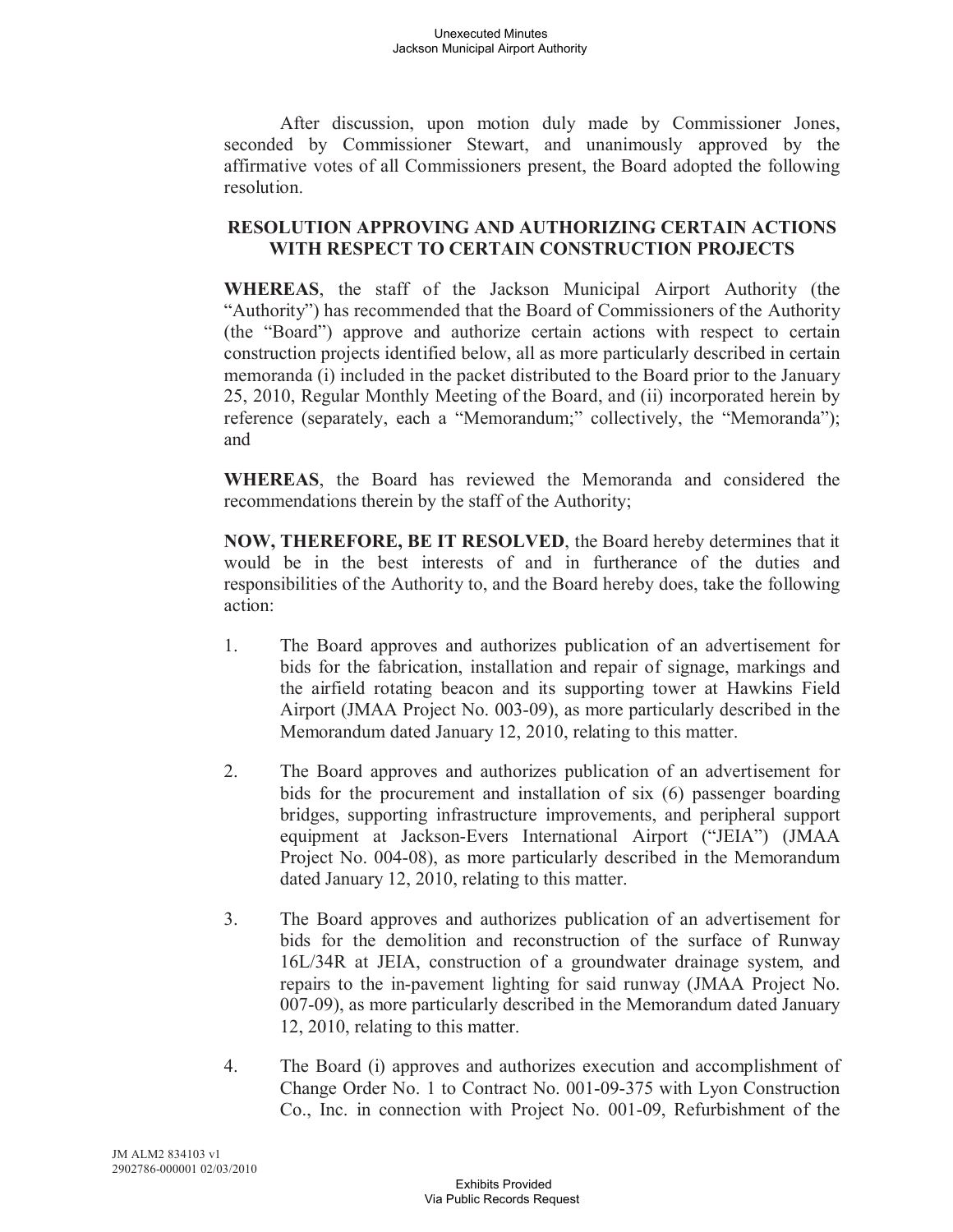FAA Building at JEIA (the "FAA Building Refurbishment Project"), as more particularly described in the Memorandum dated January 14, 2010, which describes this matter; and (ii) negotiation and execution of an amendment to the professional services agreement with Canizaro Cawthon Davis for certain expanded professional design and construction oversight services in connection with the FAA Building Refurbishment Project (the "CCD Amendment"), said CCD Amendment to be in such form and to contain such terms and conditions consistent with the Memorandum, as may be deemed appropriate by the Chief Executive Officer of the Authority, as evidenced by his execution thereof.

## **D. Procurements.**

1. JMAA Project No. 007-10, Public Drinking Water Chlorine Monitoring System, JEIA: Authorize Purchase and Installation.

Mr. Vanderleest directed the Board's attention to the memorandum dated January 1, 2010, in the Packet which described this matter, and discussed this matter with the Board.

After discussion, upon motion duly made by Commissioner Glover, seconded by Commissioner Stewart, and unanimously approved by the affirmative votes of all Commissioners present, the Board adopted the following resolution.

## **RESOLUTION APPROVING AND AUTHORIZING AGREEMENT TO PURCHASE AUTOMATED CHLORINE MONITORING SYSTEM FROM DONALD SMITH, INC.**

**WHEREAS**, the staff of the Jackson Municipal Airport Authority (the "Authority") has recommended that the Board of Commissioners (the "Board") of the Authority approve and authorize negotiation and execution of an agreement with Donald Smith, Inc. to purchase a certain automated chlorine monitoring system to test the drinking water at Jackson-Evers International Airport ("JEIA") in compliance with a new United States Environmental Protection Agency regulation (the "DSI Agreement"), all as more particularly described in that certain memorandum dated January 1, 2010, which was (i) included in the packet distributed to the Board prior to the January 25, 2010, Regular Monthly Meeting of the Board, and (ii) incorporated herein by reference (the "Memorandum"); and

**WHEREAS**, the Board has reviewed and considered said Memorandum and the recommendation therein by the staff of the Authority;

**NOW, THEREFORE, BE IT RESOLVED**, the Board hereby determines that it would be in the best interests of and in furtherance of the duties and responsibilities of the Authority to, and the Board hereby does, approve and authorize negotiation and execution of the DSI Agreement, said DSI Agreement to be in such form and to contain such terms and conditions consistent with the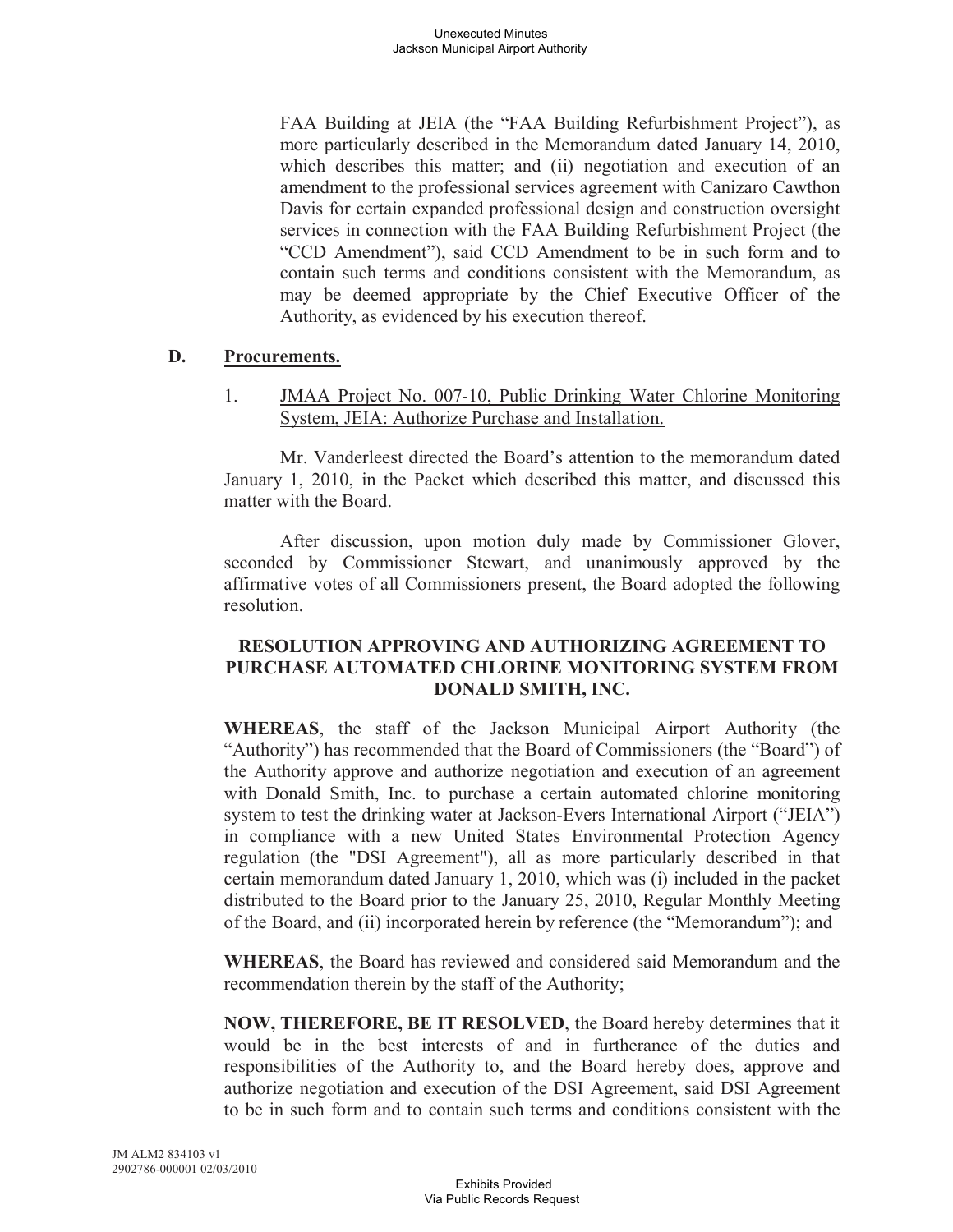foregoing and the Memorandum as may be deemed appropriate by the Chief Executive Officer of the Authority, as evidenced by his execution thereof.

## **E. Grants.**

In response to a question from Chairman Irvin, Mr. Vanderleest said that the Authority had executed the grant agreement with the U. S. Department of Commerce, Economic Development Administration, for a grant to fund a study of backhaul opportunities for international air cargo flights between the United States and China. Mr. Vanderleest said that the staff and legal counsel would now begin to put together a Request for Qualifications for the study.

No other action or discussion took place at the Meeting regarding grants.

## **F. Other Matters.**

## 1. Chamblee Company Leases Modifications.

Chairman Irvin asked that this matter be deferred to the end of the Meeting because the Board might consider it in Executive Session.

2. Entergy Utility Easement Relocation in Connection with the East Metro Corridor, JEIA: Authorize Relocated Easements.

Mr. Vanderleest directed the Board's attention to the memorandum dated January 20, 2010, in the Packet, which described this matter, and discussed this matter with the Board.

After discussion, upon motion duly made by Commissioner Stewart, seconded by Commissioner Glover, and unanimously approved by the affirmative votes of all Commissioners present, the Board adopted the following resolution.

## **RESOLUTION APPROVING AND AUTHORIZING RELOCATION OF RIGHT OF WAY EASEMENTS FOR ENTERGY AT JACKSON-EVERS INTERNATIONAL AIRPORT**

**WHEREAS**, the staff of the Jackson Municipal Airport Authority (the "Authority") has recommended that the Board of Commissioners (the "Board") of the Authority approve and authorize relocation of certain right-of-way easements (the "Easements") with Entergy at Jackson-Evers International Airport ("JEIA") in connection with construction of the East Metro Corridor on the east side of JEIA, as more particularly described in that certain memorandum dated January 20, 2010, and attachments thereto (collectively, the "Memorandum"), which is (i) included in the packet distributed to the Board prior to the January 25, 2010, Regular Monthly Meeting of the Board and (ii) incorporated herein by reference; and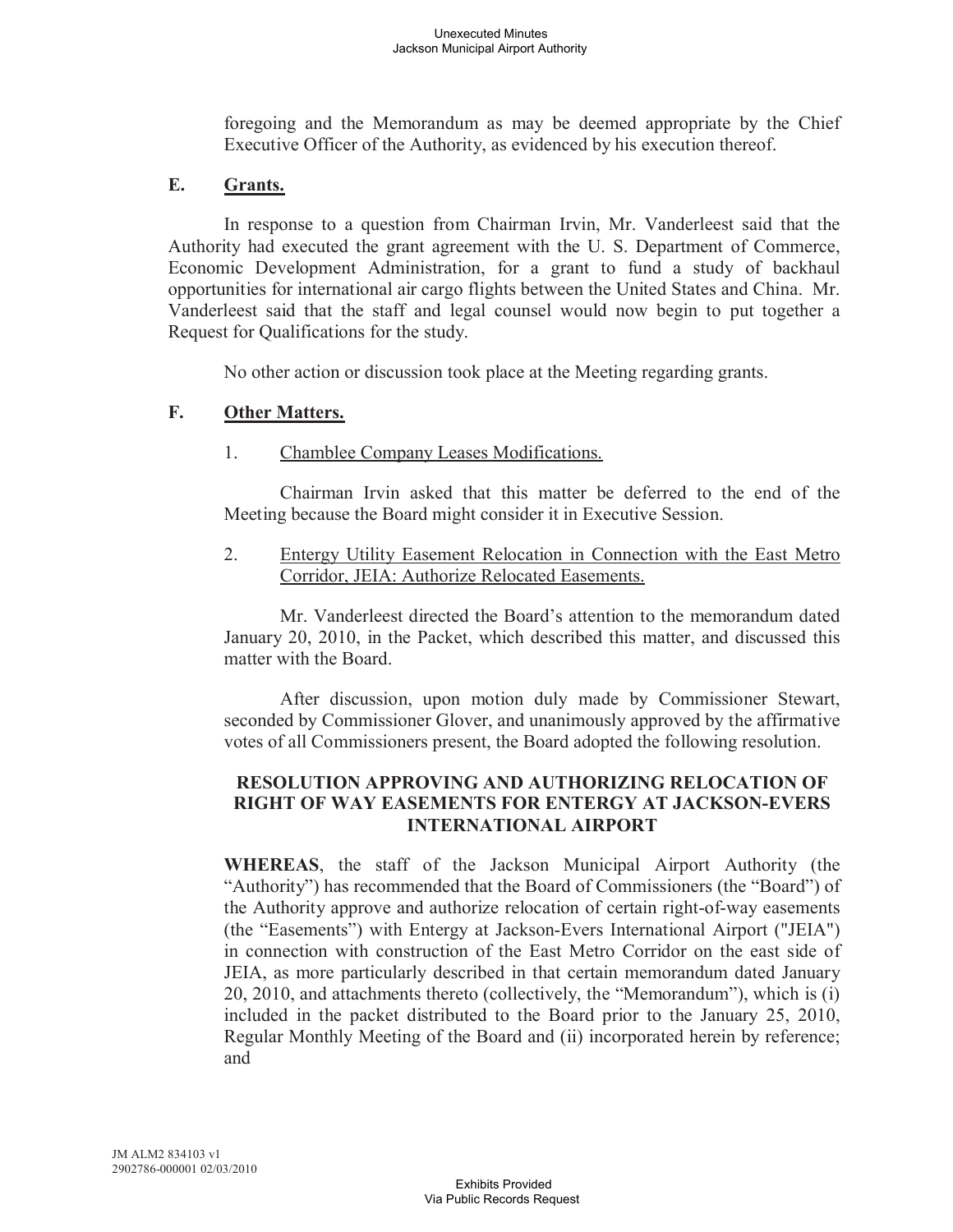**WHEREAS**, the Board has reviewed and considered the Memorandum and the recommendation therein by the staff of the Authority;

**NOW, THEREFORE, BE IT RESOLVED**, the Board hereby determines that it would be in the best interests of and in furtherance of the duties and responsibilities of the Authority to, the Board hereby does: (i) approve and authorize relocation of the Easements and (ii) direct the staff of the Authority to relocate the Easements as described in the Memorandum.

### 3. Early Issue Checks.

Mr. Vanderleest distributed to the Board a list of claims received too late to be entered on the Claims Docket for December 2009 (the "Early Issue Claims"). Mr. Vanderleest asked the Board to authorize payment of the Early Issue Claims at this time, rather than waiting for approval at the Regular Monthly Meeting of the Board to be held on February 22, 2010. A list of the Early Issue Claims is attached as an exhibit to the minutes of the Meeting.

After discussion, upon motion duly made by Commissioner Glover, seconded by Commissioner Patton, and unanimously approved by the affirmative votes of all Commissioners present, the Board adopted the following resolution.

# **RESOLUTION APPROVING AND AUTHORIZING PAYMENT OF CERTAIN EARLY ISSUE CLAIMS**

**WHEREAS**, the staff of the Jackson Municipal Airport Authority (the "Authority") has recommended that the Board of Commissioners of the Authority (the "Board") approve and authorize prompt payment of certain early issue claims (the "Early Issue Claims"), a list of the Early Issue Claims being attached as an exhibit to the minutes of the Regular Monthly Meeting of the Board on January 25, 2010; and

**WHEREAS**, the Board has reviewed the Early Issue Claims and considered said recommendation by the staff of the Authority;

**NOW**, **THEREFORE**, **BE IT RESOLVED**, the Board hereby determines that the Early Issue Claims were appropriate and proper expenses incurred in connection with the authorized responsibilities and duties of the Authority, and hereby approves and authorizes prompt payment of the Early Issue Claims in the total amount of \$15,813.48.

## **VI. CLOSED SESSION.**

At approximately 4:24 p.m., Chairman Irvin requested that the Board enter into a Closed Session for the limited purpose of considering whether to enter Executive Session for the limited purpose of discussing and taking action regarding the terms and conditions by which the Authority might lease certain real property at JEIA to affiliates of The Chamblee Company (collectively, "Chamblee"), which required confidential treatment.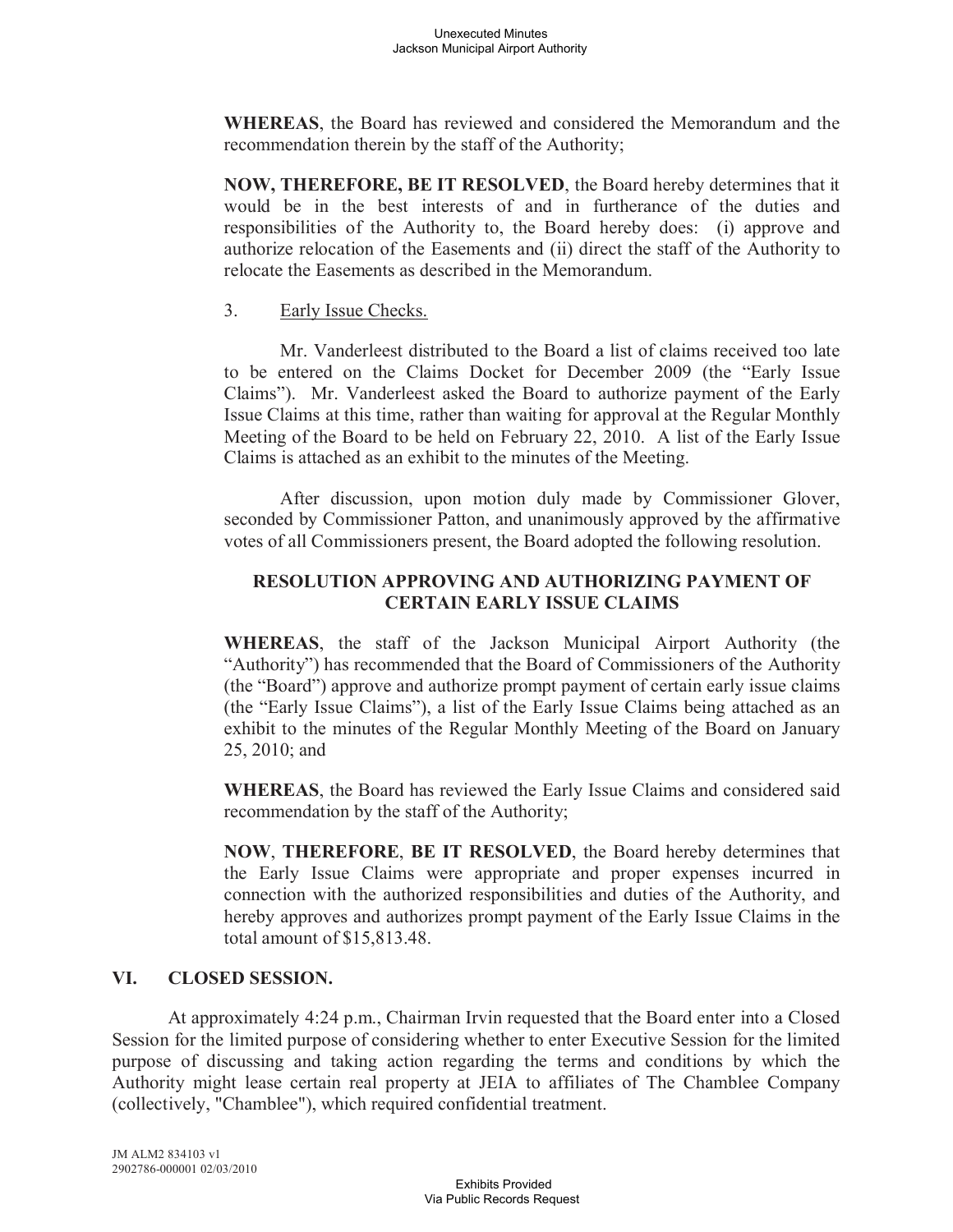Upon motion duly made by Commissioner Glover, seconded by Commissioner Stewart, and unanimously approved by the affirmative votes of all Commissioners present, the Board adopted a resolution authorizing the Board to enter Closed Session for the limited purpose of considering whether to enter Executive Session for the limited purpose of discussing and taking action regarding the terms and conditions by which the Authority might lease certain real property at JEIA to Chamblee, which required confidential treatment.

The Board requested that everyone present leave the Closed Session of the Meeting, except for Mr. Vanderleest, Mr. Moore and Mr. Wagner.

At approximately 4:25 p.m., upon motion duly made by Commissioner Glover, seconded by Commissioner Jones, and unanimously approved by the affirmative votes of all Commissioners present, the Board adopted a resolution authorizing the Board to enter Executive Session for the limited purpose of discussing and taking action regarding the terms and conditions by which the Authority might lease certain property at JEIA to The Chamblee Company, which required confidential treatment.

The Board requested that Mr. Vanderleest, Mr. Moore and Mr. Wagner remain with the Board during the Executive Session.

Mr. Wagner then informed those outside the Meeting that the Board had voted to enter Executive Session for the limited purpose of discussing and taking action regarding the terms and conditions by which the Authority might lease certain real property at JEIA to Chamblee, which required confidential treatment.

## **VII. EXECUTIVE SESSION.**

At approximately 4:26 p.m., the Board met in Executive Session for the limited purpose of discussing and taking action regarding the terms and conditions by which the Authority might lease certain real property at JEIA to Chamblee, which required confidential treatment.

## **VIII. OPEN SESSION.**

At approximately 4:45 p.m., the Board reconvened the Meeting in Open Session. Chairman Irvin invited the staff of the Authority and the general public back into the Meeting, but no one joined the Meeting.

Chairman Irvin announced that during the Executive Session, the Board had discussed but had taken no action regarding possible renegotiation of certain leases of real property at JEIA to Chamblee. Chairman Irvin said that the Board had agreed to schedule a Special Meeting on Monday, February 8, 2010, at a time to be determined, to further discuss and take action on this matter. Chairman Irvin said that an appropriate notice of that Special Meeting would be posted in accordance with applicable law when the time had been set.

## **IX. DISCUSSION: STRATEGIC INITIATIVES.**

No discussion or action was taken at the Special Meeting regarding strategic initiatives.